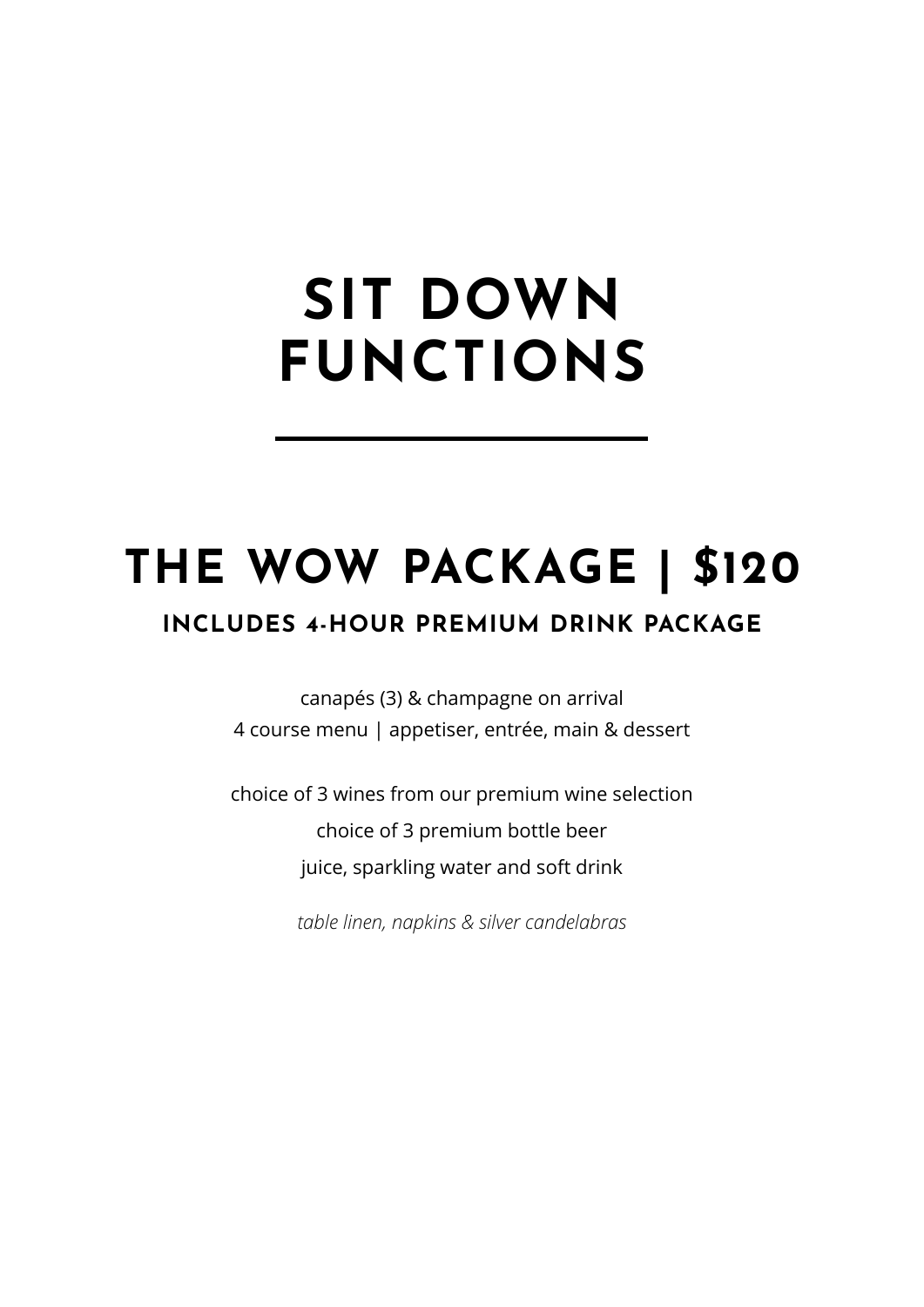# **3 COURSE MENU | \$75.90**

### **WITH 3-HOUR DRINK PACKAGE | \$90.00 WITH 3-HOUR PREMIUM DRINK PACKAGE | \$100.90**

**choose from the function menu options:**

(2) entrées, (2) main courses, (2) desserts, all to be served alternatively

## **2 COURSE MENU | \$65.90**

### **WITH 3-HOUR DRINK PACKAGE | \$90.90 WITH 3-HOUR PREMIUM DRINK PACKAGE | \$95.90**

#### **choose from the function menu options:**

(2) entrées, (2) main courses or substitute entree for dessert all to be served alternatively

*vegetarian options are available on request*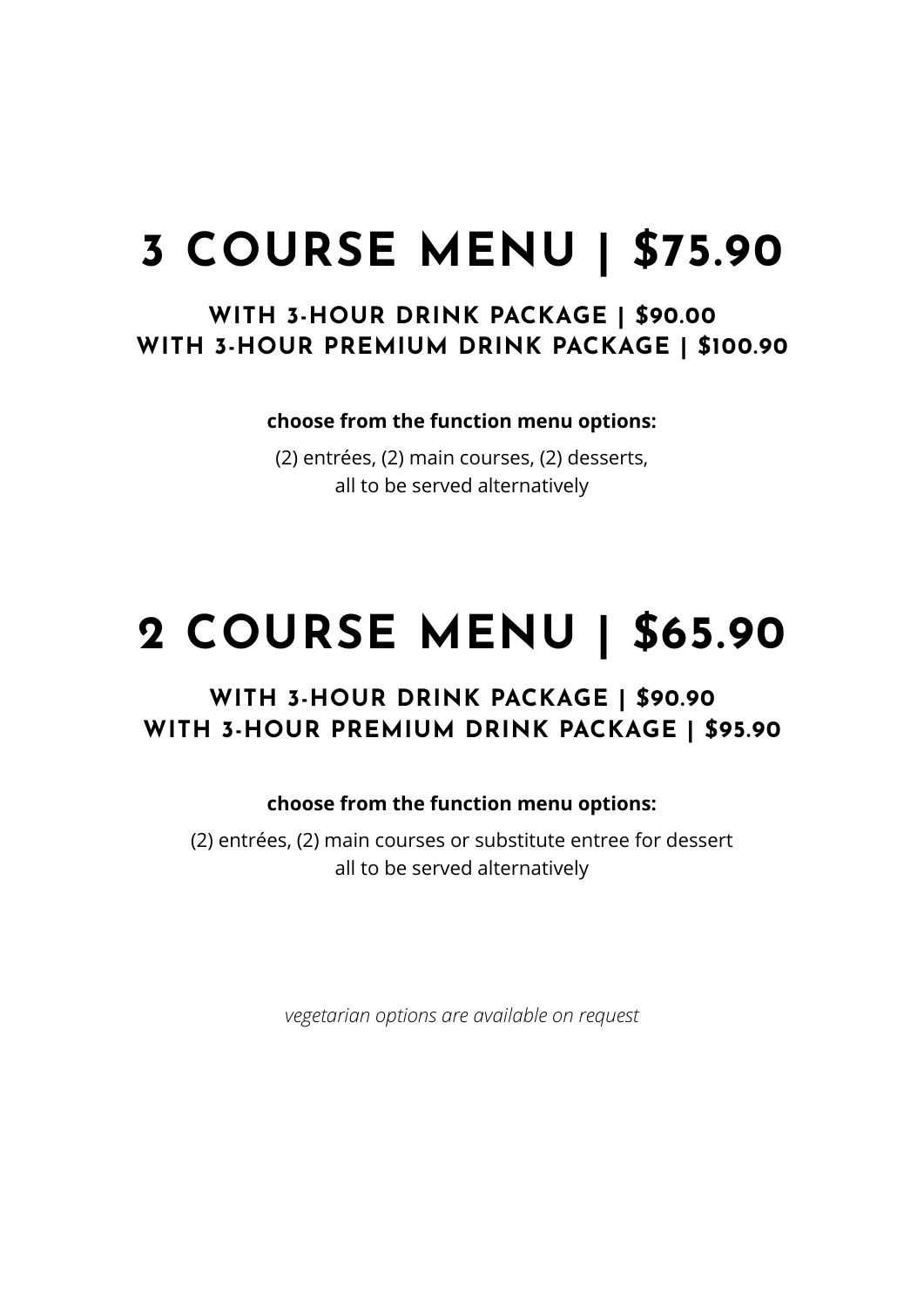### **· COLD ENTRÉE ·**

### **free range chicken, pistachio & bacon terrine**

w saffron poached pear & olive bread

#### **spanish prosciutto**

grilled eggplant, buffalo mozzarella, ligurian olives, roma tomato & red pepper dressing

#### **yamba king prawns**

w smooth avocado, baby cos, asparagus & pesto

#### **fresh seafood plate**

w sydney rock oysters, tasman smoked salmon & yamba king prawns w zesty aioli & lemon

#### **sydney rock oysters (6)**

w chilli & lime dressing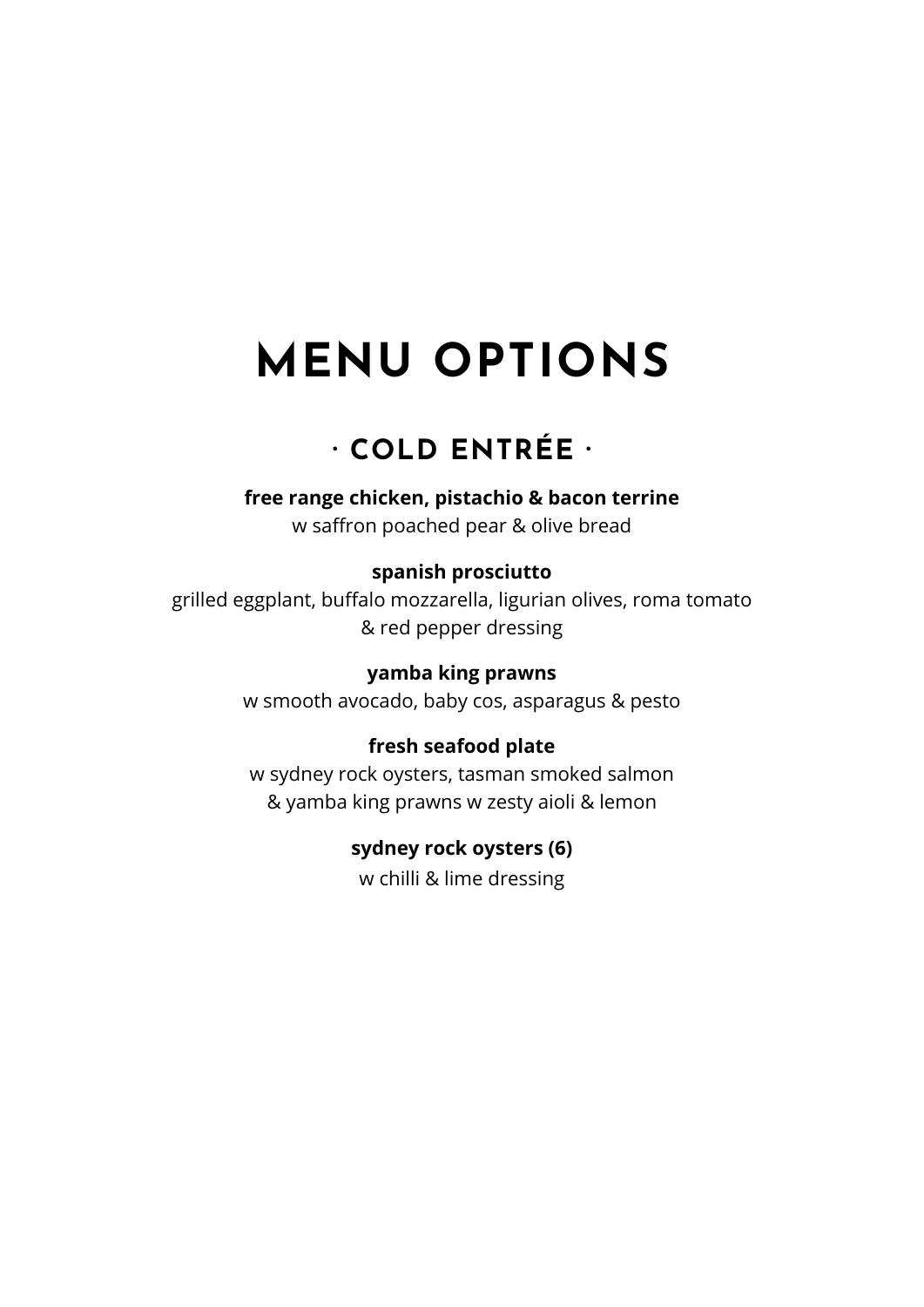### **· HOT ENTRÉE ·**

**queensland blue pumpkin & coconut soup**

w warm baguettine

**mushroom & spinach frittata**  w cherry tomato, rocket & parmesan salad & balsamic

> **mediterranean grilled vegetable stack**  w feta & tomato vinaigrette

**spinach, ricotta & pine nut involtini**  w roasted tomato sauce & fried basil

**potato gnocchi** w smoked chorizo, red peppers, olives, tomato & chilli

**crispy pork belly**  w beetroot puree & pork & mushroom wontons

**lamb kofta skewers**  w chickpea & parsley cous cous & hummus flash

> **fried salt & pepper squid** w asian leaf salad & infused soya

**prawn risotto** w sweet corn, lemon parsley & red harissa

**caramelised onion & ricotta tart**  w smoked salmon, baby leaf salad & rocket pesto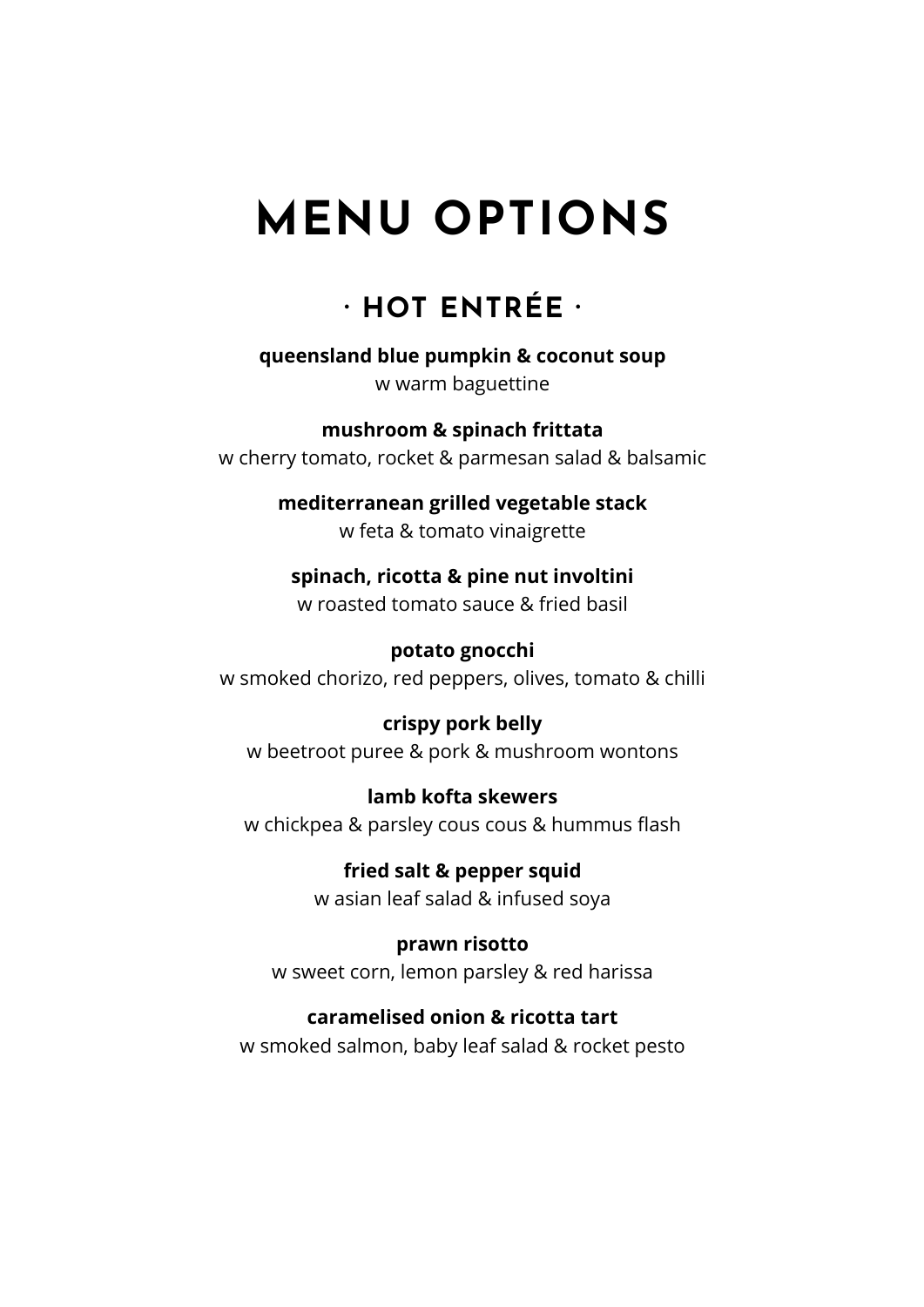### **· MAIN COURSE - SERVED ALTERNATIVELY ·**

**ny cut sirloin steak** 

w crispy kipfler rosemary potatoes & sundried tomato butter

#### **chermoula lamb rump**

w chickpea mash, tomato, braised beans & baba ganoush

#### **scotch fillet**

w garlic mash, broccoli, roast tomato & port wine jus

**angus rump fillet**  w zucchini, potato rosti, asparagus & red wine jus

**milk-fed veal rib eye**  w chat potatoes ratatouille & béarnaise sauce

**pork cutlet w roasted baby potato's, zucchini, capsicum**  w cucumber lime salad

#### **lemon & herb chicken breast**

w fondant potato, sugar snaps & roasted cherry tomato & mustard cream sauce

**tasmanian salmon fillet**  w smashed chervil butter potato's, asparagus & green pea sauce

#### **seared barramundi fillet**

w white bean, spinach mash, cucumber corn & chilli salsa